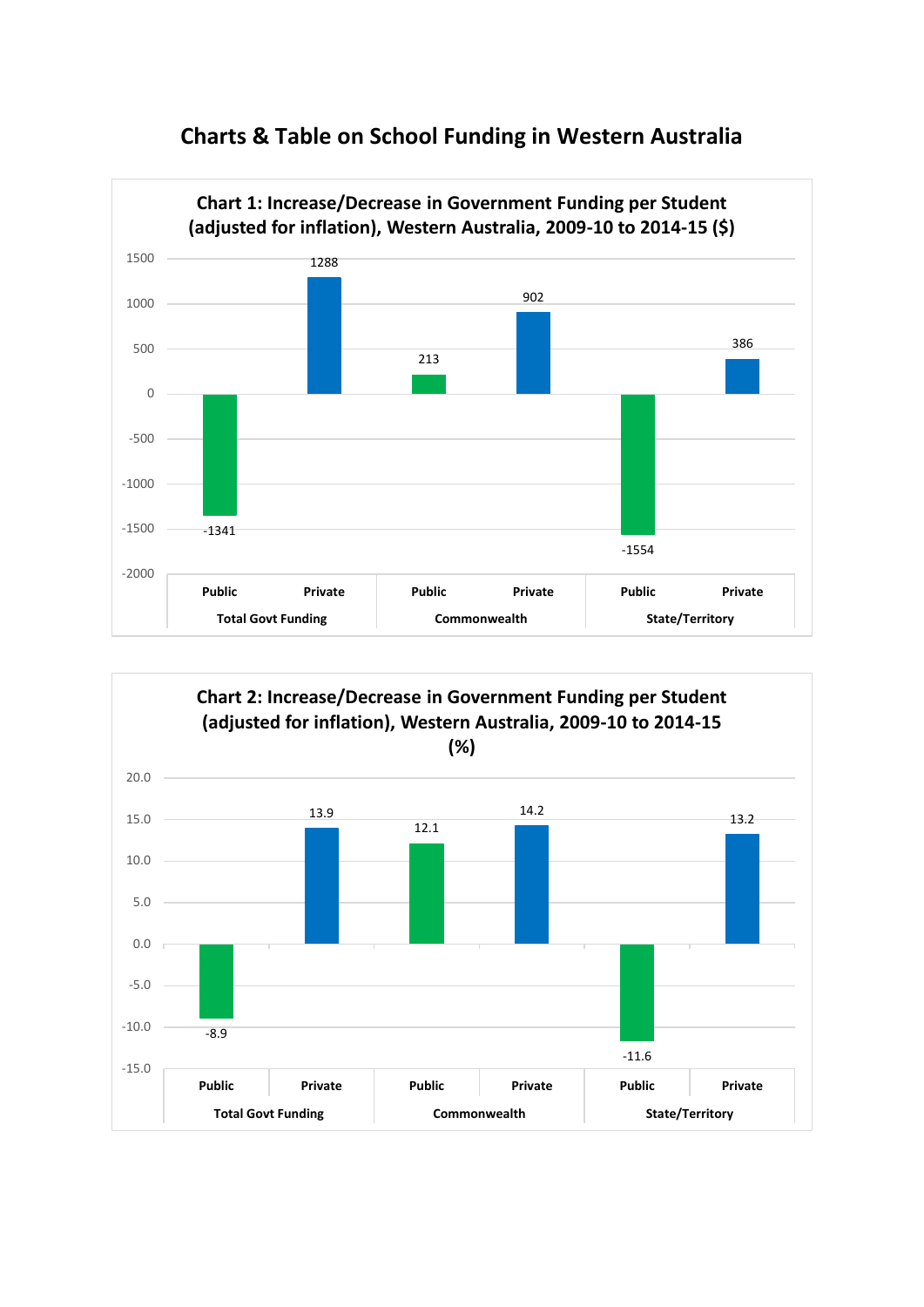## **Government Funding of WA Schools 2009-10 to 2014-15**

|                                                   | 2009-10              | 2013-14              | 2014-15                   | <b>Increase 2009-10</b><br>to 2014-15 |               | <b>Increase 2013-14</b><br>to 2014-15 |               |
|---------------------------------------------------|----------------------|----------------------|---------------------------|---------------------------------------|---------------|---------------------------------------|---------------|
| <b>Total Govt Funding</b><br>(C/W & State)        | \$′000               | \$'000               | \$'000                    | \$'000                                | $\%$          | \$'000                                | %             |
| All Schools                                       | 5,154,612            | 6,310,047            | 6,626,275                 | 1,471,662                             | 28.6          | 316,228                               | 5.0           |
| Commonwealth                                      | 1,017,004            | 1,388,803            | 1,499,847                 | 482,843                               | 47.5          | 111,044                               | 8.0           |
| State/Territory                                   | 4,137,608            | 4,921,244            | 5,126,428                 | 988,819                               | 23.9          | 205,184                               | 4.2           |
| <b>Public Schools</b>                             | 4,180,975            | 4,993,232            | 5,198,801                 | 1,017,825                             | 24.3          | 205,569                               | 4.1           |
| Commonwealth                                      | 350,624              | 496,108              | 520,055                   | 169,431                               | 48.3          | 23,947                                | 4.8           |
| State/Territory<br>Less: User Cost of             | 3,830,351            | 4,497,124            | 4,678,746                 | 848,394                               | 22.1          | 181,622                               | 4.0           |
| Capital                                           | 779,424              | 997,789              | 1,067,621                 | 288,197                               | 37.0          | 69,832                                | 7.0           |
| Depreciation                                      | 195,666              | 246,987              | 255,270                   | 59,604                                | 30.5          | 8,283                                 | 3.4           |
| Payroll Tax                                       | 128,894              | 158,438              | 162,231                   | 33,337                                | 25.9          | 3,793                                 | 2.4           |
| Transport                                         | 66,098               | 80,447               | 82,580                    | 16,482                                | 24.9          | 2,133                                 | 2.7           |
| <b>Total Exclusions</b><br>Public Schools less    | 1,170,082            | 1,483,662            | 1,567,702                 | 397,621                               | 34.0          | 84,041                                | 5.7           |
| Exclusions                                        | 3,010,892            | 3,509,569            | 3,631,096                 | 620,204                               | 20.6          | 121,527                               | 3.5           |
| Commonwealth                                      | 350,624              | 496,108              | 520,055                   | 169,431                               | 48.3          | 23,947                                | 4.8           |
| State/Territory                                   | 2,660,268            | 3,013,461            | 3,111,041                 | 450,773                               | 16.9          | 97,580                                | 3.2           |
| Private Schools                                   | 973,637              | 1,316,815            | 1,427,474                 | 453,836                               | 46.6          | 110,659                               | 8.4           |
| Commonwealth                                      | 666,380              | 892,695              | 979,792                   | 313,412                               | 47.0          | 87,097                                | 9.8           |
| State/Territory<br>All Schools less<br>Exclusions | 307,257<br>3,984,530 | 424,120<br>4,826,384 | 447,682<br>5,058,571      | 140,424<br>1,074,041                  | 45.7<br>27.0  | 23,562<br>232,186                     | 5.6<br>4.8    |
| Commonwealth                                      | 1,017,004            | 1,388,803            | 1,499,847                 | 482,843                               | 47.5          | 111,044                               | 8.0           |
| State/Territory                                   | 2,967,526            | 3,437,581            | 3,558,724                 | 591,198                               | 19.9          | 121,142                               | 3.5           |
|                                                   |                      |                      |                           | <b>Increase 2009-10</b>               |               | Increase $2009-10$                    |               |
|                                                   |                      |                      |                           | to 2014-15                            |               | to 2014-15                            |               |
| <b>Enrolments (FTE)</b>                           | No.                  | No.                  | No.                       | No.                                   | $\frac{0}{0}$ | No.                                   | $\frac{0}{0}$ |
| Public Schools (FTE)                              | 234,175              | 256,568              | 263,298                   | 29,124                                | 12.4          | 6,730                                 | 2.6           |
| Private Schools                                   |                      |                      | 123,652  132,521  135,248 | 11,596 9.4                            |               | 2,727                                 | 2.1           |
| All Schools                                       | 357,826              | 389,088              | 398,546                   | 40,719                                | 11.4          | 9,458                                 | 2.4           |
| <b>Nominal Funding per</b>                        |                      |                      |                           | <b>Increase 2009-10</b><br>to 2014-15 |               | <b>Increase 2013-14</b><br>to 2014-15 |               |
| student                                           | \$                   | \$                   | \$                        | \$                                    | $\frac{0}{0}$ | \$                                    | $\frac{0}{0}$ |
| All Schools                                       | 11,135               | 12,404               | 12,693                    | 1,557                                 | 14.0          | 288                                   | 2.3           |
| Commonwealth                                      | 2,842                | 3,569                | 3,763                     | 921                                   | 32.4          | 194                                   | 5.4           |
| State/Territory                                   | 8,293                | 8,835                | 8,929                     | 636                                   | 7.7           | 94                                    | 1.1           |
| <b>Public Schools</b>                             | 12,857               | 13,679               | 13,791                    | 933                                   | 7.3           | 112                                   | 0.8           |
| Commonwealth                                      | 1,497                | 1,934                | 1,975                     | 478                                   | 31.9          | 42                                    | 2.1           |
| State/Territory                                   | 11,360               | 11,745               | 11,816                    | 455                                   | 4.0           | 70                                    | 0.6           |
| Private Schools                                   | 7,874                | 9,937                | 10,555                    | 2,681                                 | 34.0          | 618                                   | $6.2$         |
| Commonwealth                                      | 5,389                | 6,736                | 7,244                     | 1,855                                 | 34.4          | 508                                   | 7.5           |
| State/Territory                                   | 2,485                | 3,200                | 3,310                     | 825                                   | 33.2          | 110                                   | 3.4           |